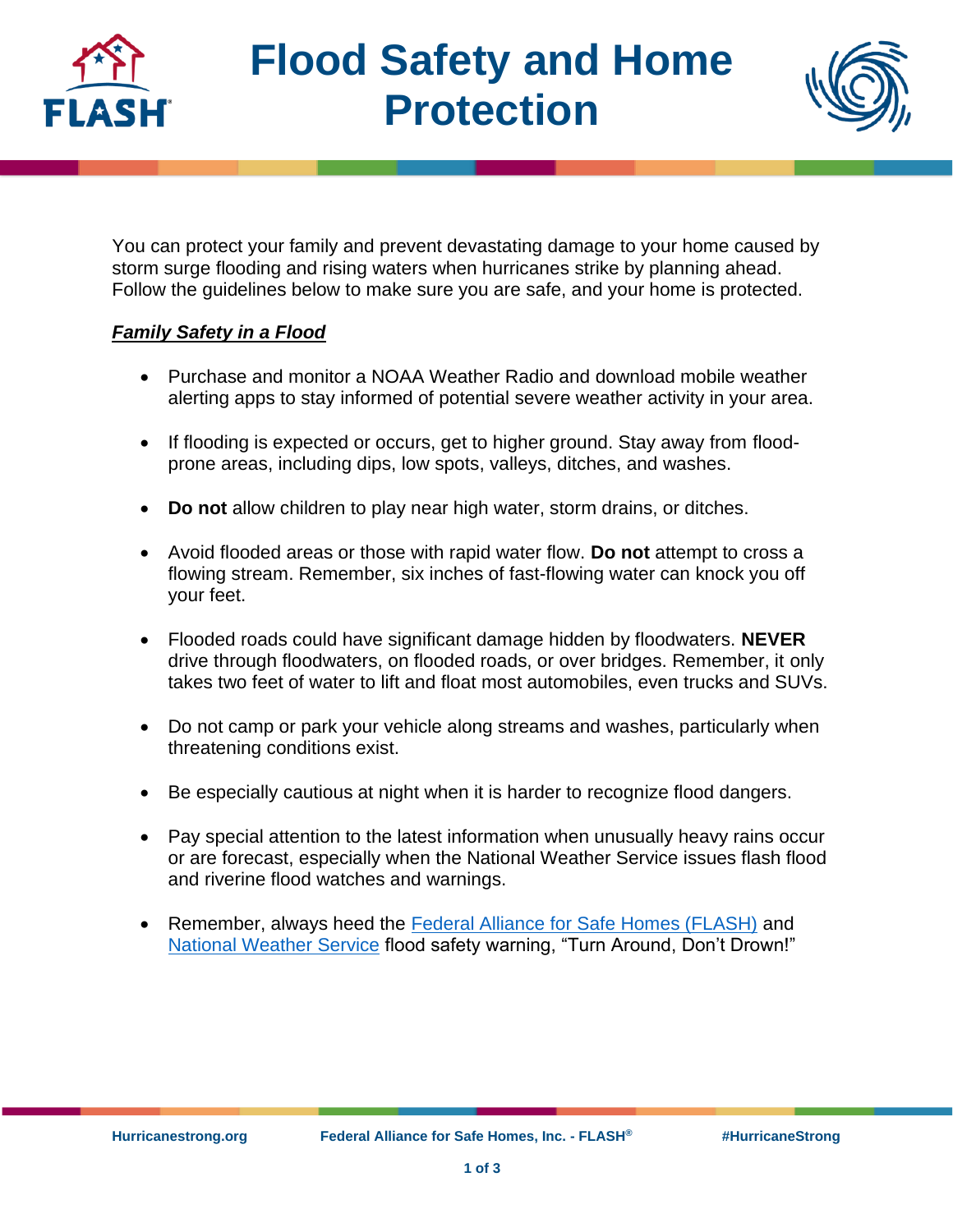## *Protecting Your Home in a Flood*

On average, flooding causes more than 90 percent of disaster-related property damage in the U.S. each year. However, financial and physical mitigation can make a positive difference.

Follow the steps below to prevent costly damage to your home from flooding during a hurricane or any severe weather event.

#### *Insurance*

Most homeowner insurance policies do not cover flood damage, but nearly every home has some level of flooding risk. That is why flood insurance is one of the best financial protections for your home.

You can determine your flood risk by contacting your insurance professional, local growth management agency, building and zoning department, or visiting [www.floodsmart.gov.](https://www.floodsmart.gov/)

Even if you live outside mapped high-risk flood zones, you may need flood insurance someday. Typically, the lower the risk, the lower the cost, so exploring coverage options is an excellent way to ensure you have resources necessary to recover from a future flood event.

Remember that there is a **30-day** waiting period before flood policy coverage goes into effect, so it is almost always too late to purchase a policy once hurricane watches and warnings occur.

## *Home Preparation*

Take inventory of all personal items (including model types, serial numbers, pictures, and descriptions). Scan **all** important documents or place copies in a water-resistant, fireproof box or bank safe deposit box. Store copies of these items in your disaster supply kit or "go bag" as well.

## *Mitigation*

It can flood anywhere it can rain, so you should protect your home's major appliances from water that could enter your home. If your appliances are in the garage or outside your home, you can prevent damage by elevating them. Here are some things to keep in mind about floodwaters.

- Floodwater is not clean water.
- Just a few inches of water can permanently damage many appliances.